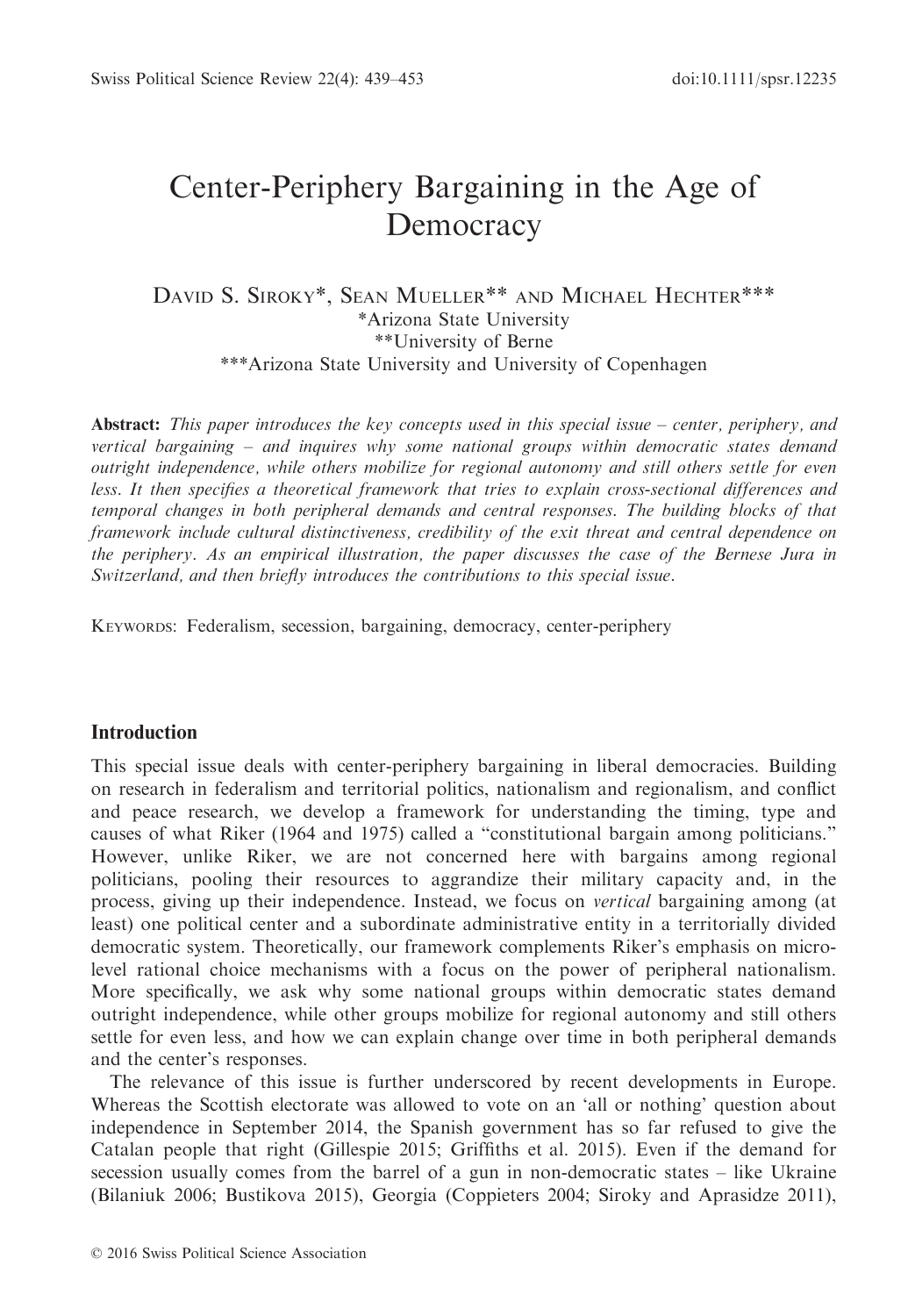China (Wang 2001; Van Wie Davis 2008), Nigeria (Ayoade 1973; Ohwofasa Akpeninor 2013), Russia (Siroky and Dzutsev 2015; Souleimanov and Siroky 2016), Sudan (Christopher 2011; Madut Jok 2013), Iraq (Brancati 2004; Harris 1977), and Syria (Carpenter 2013; Gorgas 2009) – there too the center ultimately must determine whether to accede to peripheral demands, either in full or in part, or to ignore them (Cunningham 2013; Walter 2009).

This special issue thus engages with earlier and current efforts to model center-periphery bargaining and offers evidence that when a center gives in at the right time, it can in fact increase the democratic legitimacy of the whole polity (cf. Swenden 2016; Anderson  $\&$ Costa 2016). Governments can offer various concessions to quench a group's demands for greater power, but the key question for understanding center-periphery bargaining is  $why$ , when and to what extent governments offer such concessions. To address these questions, the next section presents a game-theoretic framework, which uses existing formalizations of Hirschman's exit, voice, loyalty framework (Clark et al. 2013; Clark et al. forthcoming; Gelbach 2006), and applies the framework to explain these center-periphery dynamics.

# 1. Theoretical framework

What determines a center's willingness to devolve power to a periphery? Of course, the very demand for separate powers – including secession – is at least partly shaped by the potential willingness of the center to consider granting concessions to the periphery in the first place. But what influences the center's willingness to accommodate the periphery, and under what conditions can the periphery extract greater concessions? We predict that the outcome is determined by three parameters: (1) a periphery's cultural, political and economic distinctiveness from the center, (2) its exit credibility, and (3) the center's dependence on that periphery.

First, the leaders of a peripheral region will emphasize that specific element of a group's identity that distinguishes it best from the rest of the polity. The particular identity marker can be religion, language, race, or even political ideology. It can also be linked to economic characteristics (Wittman 1991, Zirakzadeh 1989), such as a greater propensity to work, increased efficiency, and the economic performance of a region (e.g., the Lega Nord; cf. Biorcio 2016). Externally, such an identity provides the region with the most leverage in extracting concessions from the center; internally, it legitimizes political change.

This instrumental use of identity is consistent with recent constructivist emphases on the malleability of ethnicity (Chandra 2012) and research on the social, economic and political conditions conducive to self-rule in the literature on nationalism (e.g. Hechter 2000, Roeder 2007; Sambanis and Milanovic 2014, Gillespie and Hay 2015). The fate of those demands is quite another matter, however: we still know very little about the conditions under which a periphery is able to extract concessions from the center. For this, we need to look at the actual bargaining process (cf. Petersohn et al. 2015 for a similar approach).

Bargaining always occurs under the shadow of the future (Axelrod 1984; Powell 1999). Both the center and the periphery are similarly aware that the altered political arrangements (for example, outright separation) would reconfigure the social, economic, cultural and political distribution of the population in the new polities (Griffiths et al. 2015) – although the unintended consequences of this change are unlikely to be anticipated by either side. This also holds for federal political systems, where regional demands usually fall short of independence but still point in the direction of increased self-rule (e.g. less fiscal equalization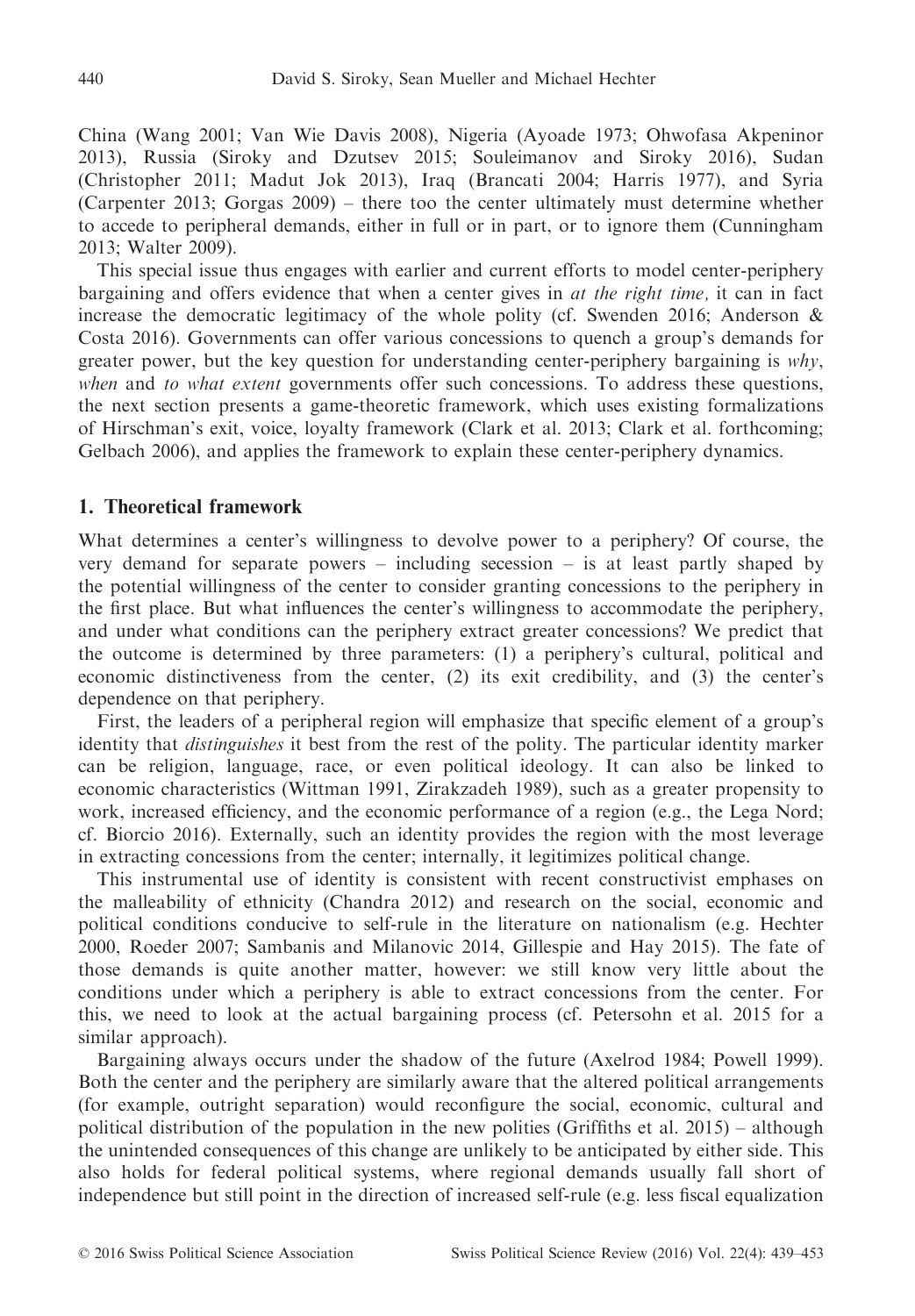#### Introduction 441

or linguistic recognition) and/or shared rule (e.g. a territorial chamber or a veto over constitutional change). Beer's (1978) discussion of "topocracy", or rule by place, is highly illustrative in this regard. We posit that a center must somehow *depend* on a periphery, since otherwise it would ignore the region's demands and merely allow it to depart (Hechter 1987). Such dependence can be material and economic (in the case of richer regions, such as Catalonia, Flanders and the Basque country), political and symbolic (Corsica, South-Tyrol and pre-North Sea oil Scotland), or both (Quebec and Scotland today).

But even if dependence on a distinctive region keeps the center from allowing the periphery to exit, all threats to leave the overarching polity must be credible. If the threat to exit is not credible, the center will not enter into serious negotiations to change the status quo. Thus, in the absence of credible alternatives (politically and economically viable independence, or integration into another political community, e.g. Northern Ireland and the Irish Republic), regional demands can typically be ignored. In Spain, the absence of such an alternative seems to keep Madrid from entering negotiations about a different political relationship between Catalonia and Spain – this absence is due not least to constitutional rigidity, mutual economic dependence and the European Union, where the existing nation-states remain the gatekeepers (Griffiths et al. 2015).

Three implications follow from these reflections. First, our framework implies that the center is willing to grant concessions only when it is dependent on a periphery, which is culturally distinct, and when that periphery has a credible exit threat. Yet a non-dependent center rarely if ever offers concessions to the periphery regardless of the periphery's ability to exit, as the case of Czechoslovakia suggests (Basta and Bustikova 2016). Second, and as just discussed in the case of Catalonia, when the periphery has no credible exit option, however pronounced the center's dependence, concessions are also highly unlikely. Thus, if we see a center ignoring a periphery, we *cannot* infer that the center is non-dependent – the center may be very dependent on the periphery, but can safely ignore it when the periphery lacks a credible exit threat. We also cannot infer that the periphery lacks a credible exit threat – the periphery may have an exit option, but is ignored because the center is non-dependent.

The third situation involves concessions along the lines of the promises made by the leaders of the UK's three main parties in the run-up to the 2014 Scottish independence referendum. Given that polls had indicated a narrow win for the yes-vote, making independence a real (and thus highly credible) possibility, the leaders all vowed to give Scotland "extensive new powers" if it remained within the UK – and all this occurred merely two days before the referendum.<sup>1</sup> The federalization of Belgium can also be read as a direct response to increasingly assertive autonomist parties and the development of Flanders into a European economic powerhouse. Whereas the rise of the Nieuw-Vlaamse Alliantie increased the credibility of popular support for independence, Wallonia and Belgium as a whole have become ever more dependent on the Flemish economy, reversing the economic hierarchy between North and South (e.g. van Haute and Pilet 2006).

# 2. The payoffs of vertical bargaining

To formalize our assumptions about these dynamics and enable us to examine different payoffs, we present a game based on Clark et al.'s (2013) interpretation of Hirschman's

<sup>&</sup>lt;sup>1</sup> "David Cameron, Ed Miliband and Nick Clegg sign joint historic promise which guarantees more devolved powers for Scotland and protection of NHS if we vote No", The Daily Record, 15 September 2014, [http://](http://www.dailyrecord.co.uk/news/politics/david-cameron-ed-miliband-nick-4265992) [www.dailyrecord.co.uk/news/politics/david-cameron-ed-miliband-nick-4265992](http://www.dailyrecord.co.uk/news/politics/david-cameron-ed-miliband-nick-4265992) (last accessed: 23 April 2015).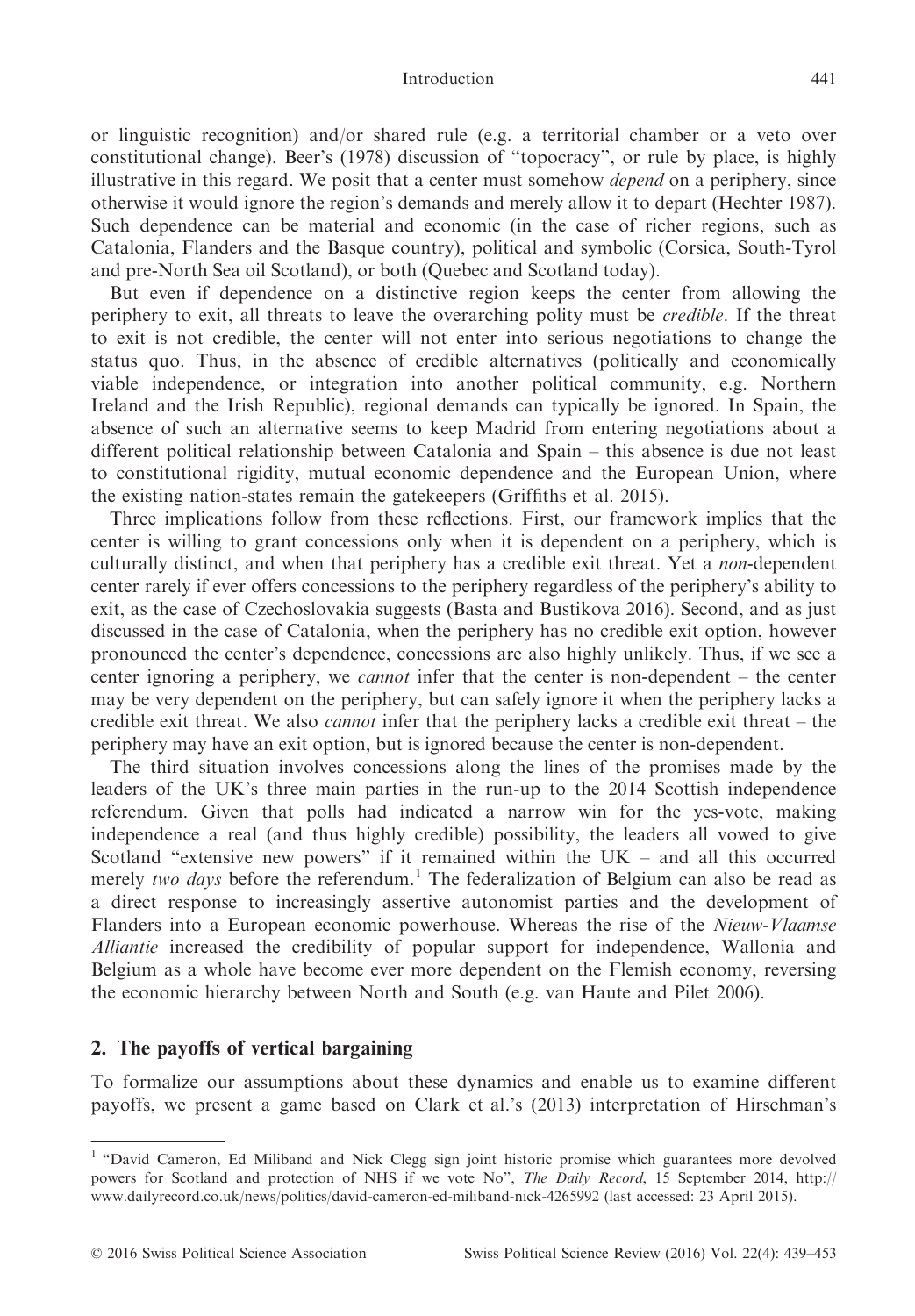(1970) classic work. We interpret this game in terms of bargaining between a peripheral region and a political center, and for simplification assume that both regions are unitary actors. Scenarios 1 to 5 (Table 1) illustrate this game's moves, which Table 2 summarizes in reduced  $2x^2$  form. Figure 1 shows the game in extensive form. The *choice nodes* are marked by the name of the player making a move at that moment in the game.

The game always starts at the leftmost node (the initial node) with the periphery making a decision about whether to exit, use voice, or remain loyal to the center. If the periphery decides to exit, then the center gets to keep whatever concessions it was considering offering to the periphery if it used its voice option, and the periphery gains the benefits of secession. This is outcome 1 in Table 1. If the periphery remains loyal, then the center also keeps the concession it was considering offering to the periphery, and the periphery gets nothing (outcome 2). If the periphery chooses to use voice, then the center must determine whether, and if so how, to respond. If the center offers concessions to the periphery, then the center must give up these benefits (outcome 3). However, if the center ignores the periphery's voice, then the periphery must again decide whether to remain loyal or to exit. If the periphery remains loyal, then the center keeps the concessions and the periphery gains nothing, but incurs the cost of having used its voice to no avail (outcome 4). Finally, if the periphery chooses to exit, after having had its voice ignored, then the center can keep the concessions, but the periphery gets the benefit of secession in return, minus the cost of having used its voice (outcome 5).

Next are the payoffs to each of these outcomes (Table 1). If the periphery exits, it gets an exit payoff,  $E$ . The value of  $E$  is determined by the credibility of the periphery's exit option. If the periphery remains loyal, after having had its voice ignored, then it forgoes any possible concessions from the center, and gets 0. The model assumes that asking for concessions (using "voice") is costly in the sense that it requires some effort and could entail negative repercussions – for example, punishment in the form of redistricting or reduced fiscal transfers. The cost that the periphery pays for using voice is called  $c$ , where

| Scenario                 | <b>Outcome</b>                                                      | Payoff<br>Periphery | Payoff<br>Center |
|--------------------------|---------------------------------------------------------------------|---------------------|------------------|
|                          | Center does not offer concessions and periphery exits               | E                   |                  |
| 2                        | Center offers no concession and periphery is loyal                  | 0                   | $+$ $\prime$ .   |
| 3                        | Center offers concessions after periphery bargains                  | $1-c$               |                  |
| 4                        | Center offers no concessions and periphery asks but gets<br>nothing | $0-c$               | $l + L$          |
| $\overline{\mathcal{L}}$ | Center offers nothing after periphery asks and periphery<br>exits   | $E-c$               |                  |

Table 1: Set-up of the model – scenarios 1 to 5

Note: Under outcome 1, the periphery's payoff is E, indicating that it exited, and the center's payoff is 1 because it kept the concessions for itself. Under outcome 2, the periphery's payoff is 0, because it chose loyalty, and the center's payoff is  $1 + L$ , since it kept the concessions and a loyal periphery. Under outcome 3, the periphery's payoff is  $1 - c$  because the periphery gains the concession but had to pay a cost to get it, and the center's payoff is L from retaining a loyal periphery. Under outcome 4, the periphery's payoff is  $0 - c$  because the periphery chose loyalty but only after using voice unsuccessfully. The center's payoff is  $1 + L$  because it keeps the concession and retains a loyal periphery. Under the fifth outcome, the periphery's payoff is  $E - c$ , since it exits after using voice, and the center's payoff is 1 because it keeps the concession. Source: Clark et al. 2013.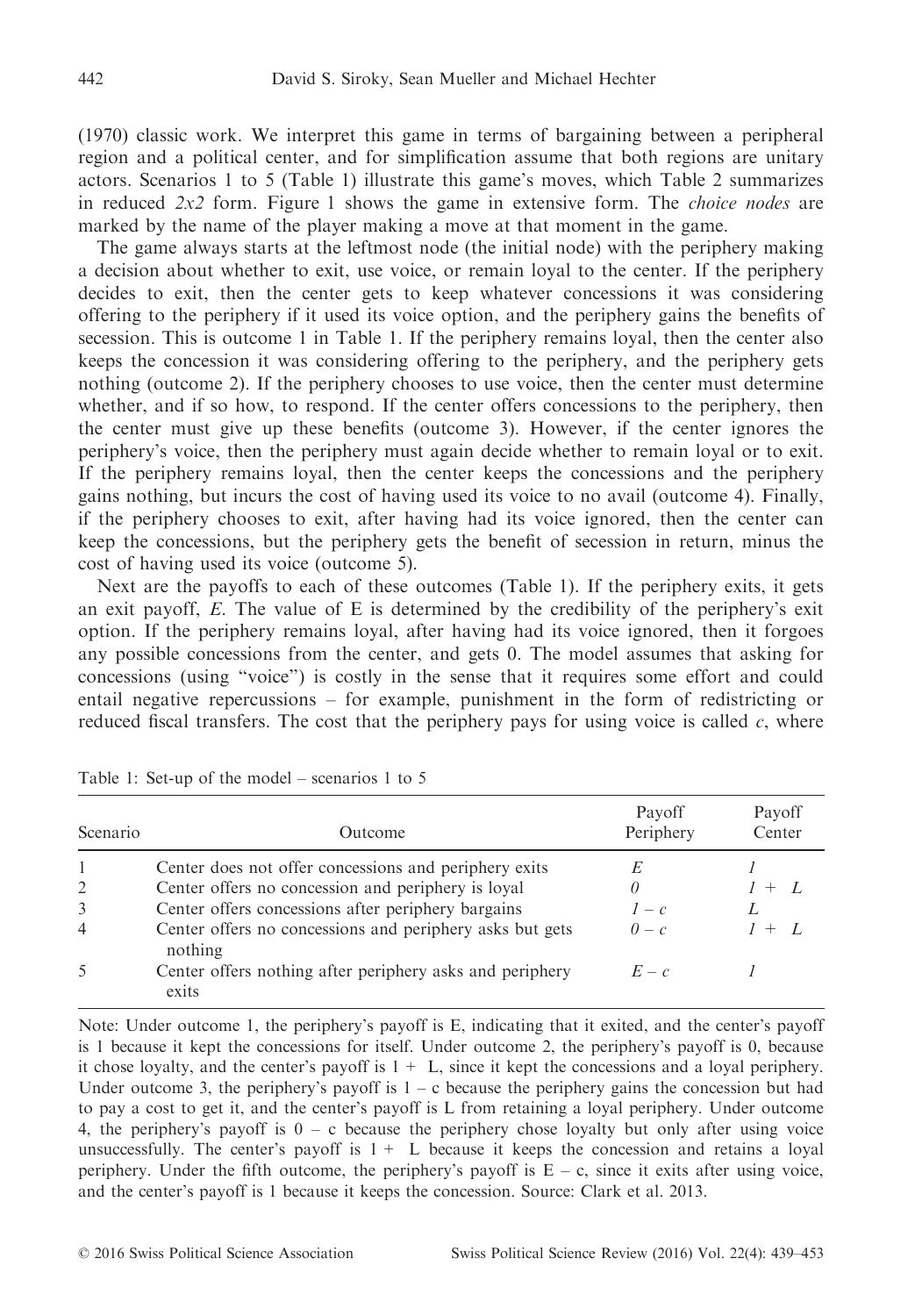|                                        | The Center                              |                                         |  |
|----------------------------------------|-----------------------------------------|-----------------------------------------|--|
| The Periphery (Region)                 | Is autonomous $(L < 1)$                 | Is dependent $(L > 1)$                  |  |
| Has credible exit threat<br>(E > 0)    | Exit, Exit; Ignore (Outcome 1)          | Voice, Exit; Respond(Outcome 3)         |  |
| Has no credible exit threat<br>(E < 0) | Loyalty, Loyalty; Ignore<br>(Outcome 2) | Loyalty, Loyalty; Ignore<br>(Outcome 2) |  |

Table 2: Summary of the Center-Periphery Bargaining Game

Source: Clark et al. 2013.

 $c > 0$ . If the center keeps the concession it might have otherwise offered, because the periphery exits, then it receives a positive payoff of 1 (without loss of generality). If the center keeps the concessions, because the periphery chose loyalty, even though its voice was ignored, then it also gets a loyalty payoff L, where  $L > 0$ . This illustrates the idea that the center places some value on the loyalty of the periphery. It makes governance easier, provides taxes, and endows the rulers with some legitimacy (see Horne et al. 2016). The size of L will vary across center-periphery relations in different parts of the world because some peripheries are more valuable, both in material and symbolic terms. This discussion is summarized in Table 2 (Clark et al. 2013: 54).

The model assumes that  $E \leq 1 - c$ , which simply means that the value the periphery obtains from exiting  $(E)$  is less than the benefit it gains from successfully using voice to gain concessions  $(c)$ . This implies that it is restricted to situations in which concessions can possibly have some effect of stemming the demand to exit. If this assumption were not made, then nothing the center ever offered would make any difference, and the periphery would always choose to exit when granted the opportunity. That would be less politically interesting and arguably less general.

The game is solved using backward induction for the subgame perfect Nash equilibrium. We consider two different values for each of two key parameters –  $E$  and  $L$  – which results in four versions of the game. In the first version of the game,  $E > 0$  and  $L > 1$ , which means that the periphery has a credible exit threat and the center is dependent on the periphery. Starting with the last decision, and working backward, the periphery decides whether to exit or to remain loyal. If the periphery chooses to exit, then it receives a payoff of  $E - c$ . If the periphery remains loyal, it receives a payoff of  $\theta - c$ . Clearly, the choice depends on whether  $E > 0$ . The assumption that  $E > 0$  implies that the periphery has a credible exit threat. Since  $E - c > 0 - c$ , the periphery chooses to exit rather to remain loyal. This branch is bold in the game tree for Scenario 1, indicating that it is a sub-game perfect equilibrium (Figure 1).

Moving backward in the tree, the center has to decide whether to offer concessions to the periphery or to ignore its requests. If it offers concessions, it receives a payoff of L. If it ignores the periphery, then it knows the periphery will exit, since it looks down the game tree, and thus the center will receive a payoff of 1. The choice clearly depends on whether  $L > 1$ . When  $L > 1$ , we interpret this to mean that the center is dependent on the periphery. Finally, we move backward and arrive at the first node. The periphery here chooses whether to exit, remain loyal, or use voice. If the periphery chooses exit, it receives a payoff of E. If it remains loyal, then it gets a payoff of  $\theta$ . If it chooses to use voice, then it will receive a payoff of  $I - c$ , since the center will offer concessions in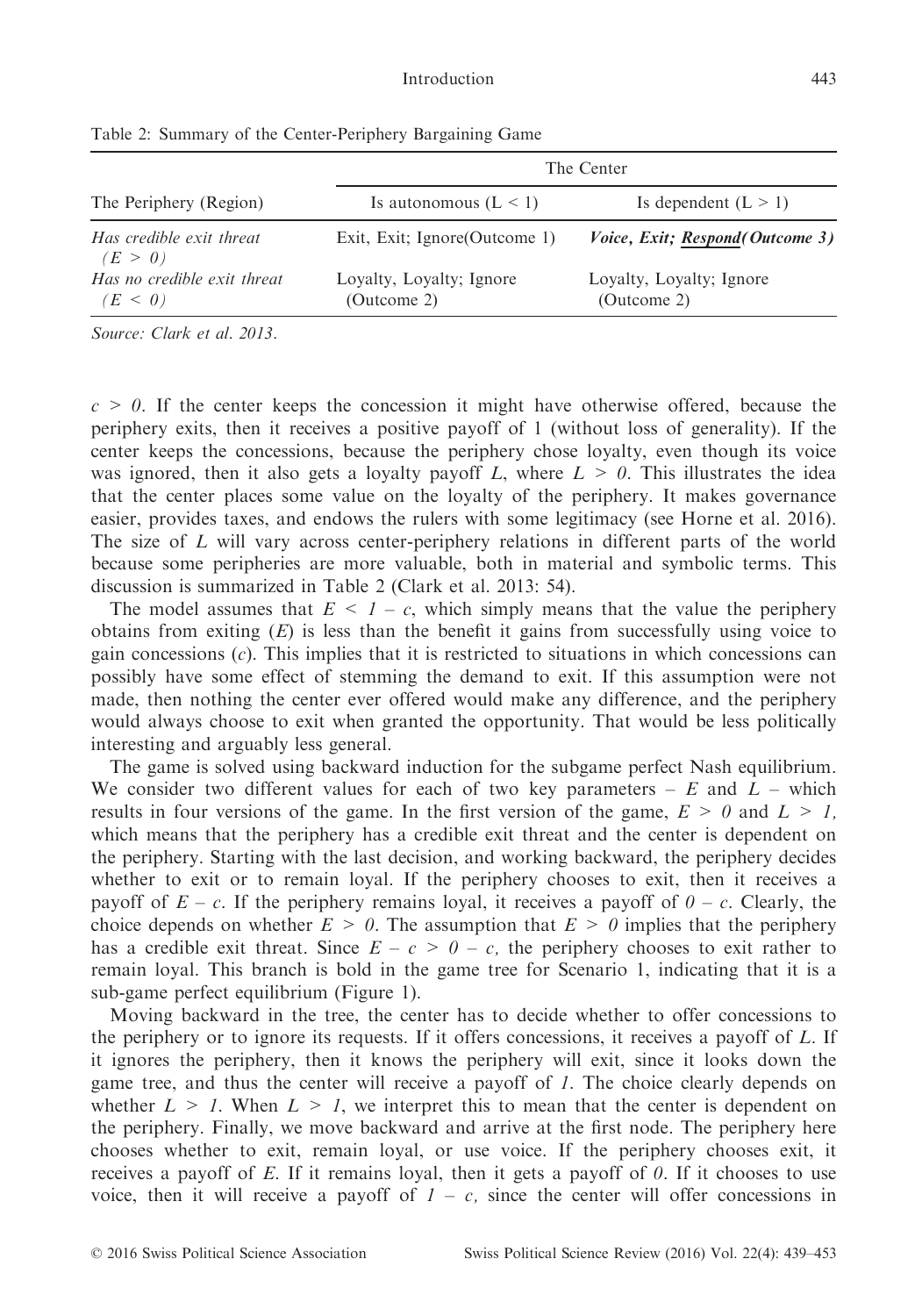Figure 1: A game-theoretic model for vertical bargaining [Colour figure can be viewed at [wiley](wileyonlinelibrary.com) [onlinelibrary.com](wileyonlinelibrary.com)]



Scenario 1 (Voice, Exit; Respond): The Periphery has a credible exit threat  $(E > 0)$  and the Center is dependent  $(L > 1)$ 

Scenario 2 (Loyal, Loyal; Ignore): The Periphery Has No Credible Exit Threat (*E* < 0) and the Center Is Dependent (*L* > 1)



Scenario 3 (Exit, Exit; Ignore): The Periphery Has Credible Exit Threat (*E* > 0) and the Center Is Autonomous (*L*< 1)



Scenario 4 (Loyal, Loyal; Ignore): Periphery Has No Credible Exit Threat (*E* < 0) and the Center Is Autonomous (*L* < 1)



Source: Clark et al. (2013). Actors' names have been modified for this application.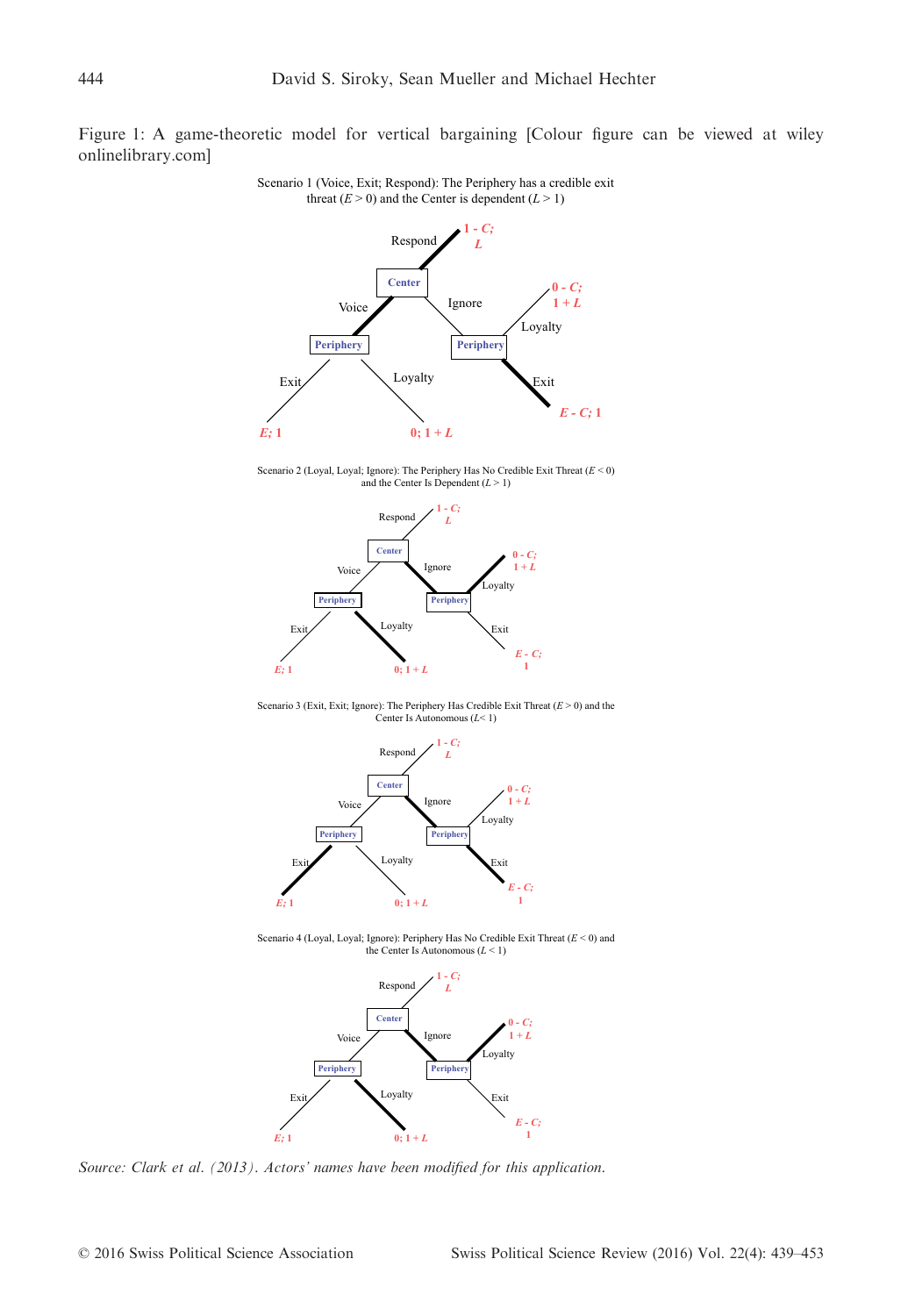anticipation of its ability to exit. This result depends on two key assumptions about the value of parameters that we relax in scenarios  $2 - 4$ , namely that  $E > 0$  (the periphery has a credible exit threat) and that  $L > 1$  (the center is dependent on the periphery). Given this, the periphery will choose to use voice and obtain a payoff of  $1 - c$ , over exiting with a payoff of  $E$ , or remaining loyal with a payoff of  $\theta$ .

Thus, on the basis of this model of center-periphery bargaining, we can infer that the center will grant concessions to a distinctive region under two conditions only: the periphery must have a credible exit threat and the center must be dependent on the periphery. In turn, an autonomous center will never offer concessions to the periphery, no matter the threat's credibility, and a center's dependence is irrelevant for its willingness to offer concessions when the periphery has no credible exit option. The next section briefly exemplifies these conditions and dynamics, which are further elaborated in Clark et al. (forthcoming), applied to a less well-known case – the Swiss Jura – before we turn to the contributions from other parts of the democratic world.

# 3. The case of the Bernese Jura

To illustrate how this model might be applied and to illuminate a concrete case of centerperiphery bargaining dynamics, we present an original study on territorial change in Switzerland, a stable, prosperous and democratic federation. In fact, Switzerland is so stable that our study concerns the only territorial change to Switzerland's political structure since 1848: the creation of the canton of Jura in the 1970s and its aftermath (Jenkins 1986; Linder 2010, 28-30).

A French-speaking and predominantly Catholic area, and a French *départment* for almost two decades, the territory was attached to the German-speaking and predominantly Protestant Canton of Berne at the Congress of Vienna in 1815 (Mueller 2013). The incorporation progressed slowly but steadily, with only minor nationalist protest at the turn of the  $20<sup>th</sup>$  century (cf. Bassand 1975, Jenkins 1986, Pichard 2004). However, after World War II, with the growing role of the state in providing social welfare, and access to education and economic development, neglect was added to linguistic and religious discrimination on the list of peripheral grievances.<sup>2</sup> By 1970, secessionist pressure and violence had become so great that the Bernese constitution was amended to include a reference to the *peuple Jurassien*; to grant the periphery one out of seven executive seats; and to allow the holding of an independence referendum (APS 1970). That vote was held in June 1974, with district- and local-level votes in the following year (APS 1974-5). It eventually led to the split of the region and the separation of the largely Catholic North, which as of 1979 formed its own canton: Jura Canton. However, the largely Protestant South remained part of the Canton of Berne and came to be known as Bernese Jura or Jura Bernois, since it is predominantly French-speaking, although Protestant.

After further pressure and agitation from the Jura Canton and secessionists within the Bernese Jura (cf. Mueller 2013 for a timeline), both cantonal governments agreed to schedule a second vote for November 2013. The referendum was held both in Jura Canton and the Bernese Jura on the same day. It asked voters whether they wanted to start a process whereby the two territories would be united into a single canton. However, a large majority within the Bernese Jura re-affirmed its place within Berne, whereas an equally large majority within Jura Canton was willing to unite (Siroky et al. 2015). What is

<sup>&</sup>lt;sup>2</sup> For a recent treatment of grievances as a motivation for ethnic collective action, see Cederman et al. 2013.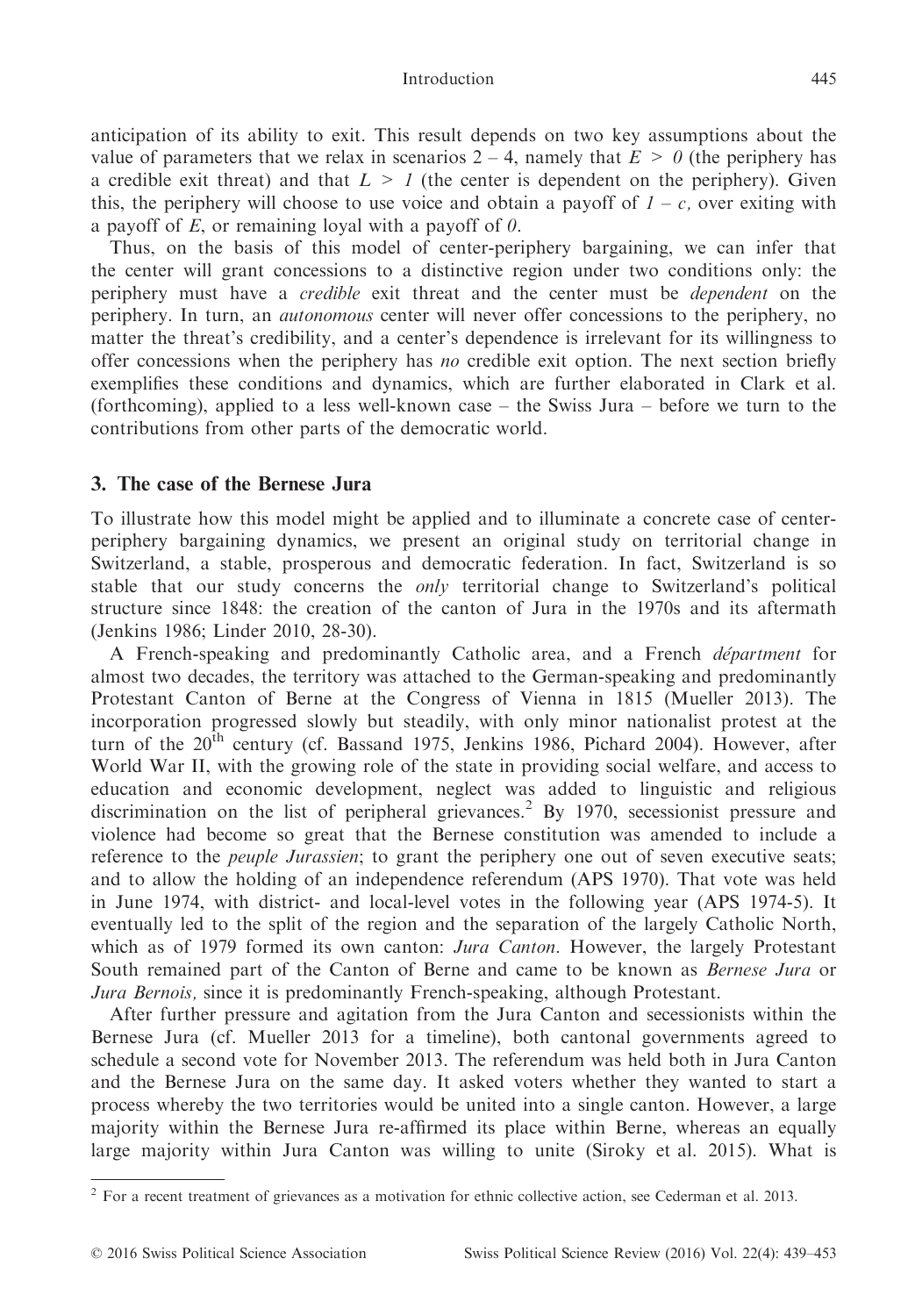interesting for our purposes here is that shortly before that vote, in September 2013, the government of Berne promised to increase the political power of the Bernese Jura if it chose to remain in Berne (Berne 2013). After the Bernese Jura had said "No" to leaving the Canton of Berne, but with the threat remaining credible in the "border city" of Moutier, the government duly delivered on its promises by presenting a series of specific measures (Berne 2014; IDHEAP & Eco'Diagnostics Forthcoming). Our theoretical framework should be able to assess the extent to which those concessions were indeed granted because the region possessed sufficient bargaining power, stemming from its ability to credibly exit and from the center's<sup>3</sup> dependence on it. We discuss both of these issues next, before turning to the actual concessions that were granted.

## 3.1 Dependence and exit threat credibility

Although neither the population size of the Bernese Jura nor its economic power is very significant, $4$  Berne is still dependent on retaining the Bernese Jura to preserve its bilingual status among Swiss cantons. This status enables it to play a brokerage role, thereby filling a structural hole in Swiss politics (Burt 1992), and directly contributes to its influence among the other Swiss cantons. Most of the 26 cantons are in fact monolingual, even though Switzerland is a quadrilingual entity. Only the cantons of Berne, Fribourg and Valais are bilingual, and Grisons is trilingual (Stojanovic 2008). The other 22 cantons are monolingual. The city of Berne is also both the capital of the canton and the capital of Switzerland (the latter is due in good measure to its bilingualism; cf. Haenni 1993, 96). This has allowed it to position itself as a bridge builder between the various linguistic communities of Switzerland, and has attracted financial investments to Berne.<sup>5</sup>

Indeed, in the immediate build-up to the November 2013 vote, the government of Berne strongly emphasized its bilingualism and promised to build on this strength in the aftermath (Berne 2013 and 2014). Bilingualism is also an important asset for Berne with regard to policy cooperation involving other cantons in the areas of police, education, environment protection, or transport.<sup>6</sup> The cantonal education ministers, for example, convene in two separate forums, the Conference of German-speaking Education Ministers (D-EDK) and the Conference intercantonale de l'instruction publique de la Suisse romande et du Tessin (CIIP).<sup>7</sup> However, Berne is a member of both bodies, further facilitating its role as bridge builder between the French-speaking West and the German-speaking East in an important regional policy domain.

Turning to the credibility of the exit threat, it is clear that the precedent of the 1970s (the creation of Jura Canton) made the scenario of the Bernese Jura voting to leave quite

<sup>3</sup> After 1979, the model could also be interpreted as bargaining between the Bernese Jura and the capital of the new Jura canton, Delemont, but for reasons of simplicity we focus on bargaining between the periphery and one center only.

<sup>4</sup> With 53,000 inhabitants at the end of 2015, the Bernese Jura comprises a mere 5.3% of Berne's total population. Economically, its per capita GDP of 60,000 CHF in 2015 stands at 79% of the Bernese average (76,000 CHF); data from Statistik Bern, at<http://www.be.ch/statistik> (last accessed 26 September 2016).

<sup>5</sup> Cf.<https://www.hauptstadtregion.ch/fr/themes/developpement-economique-et-territorial/> (last consulted 26 September 2016).

<sup>6</sup> E.g. through the Conference of Governments of Western Switzerland, of which Berne is a member alongside all six exclusively or predominantly French-speaking cantons, cf.<http://www.cgso.ch/fr/index.html> (last consulted 26 September 2016).

 $^7$  Cf.<http://www.edk.ch/dyn/13326.php> (last consulted 26 September 2016).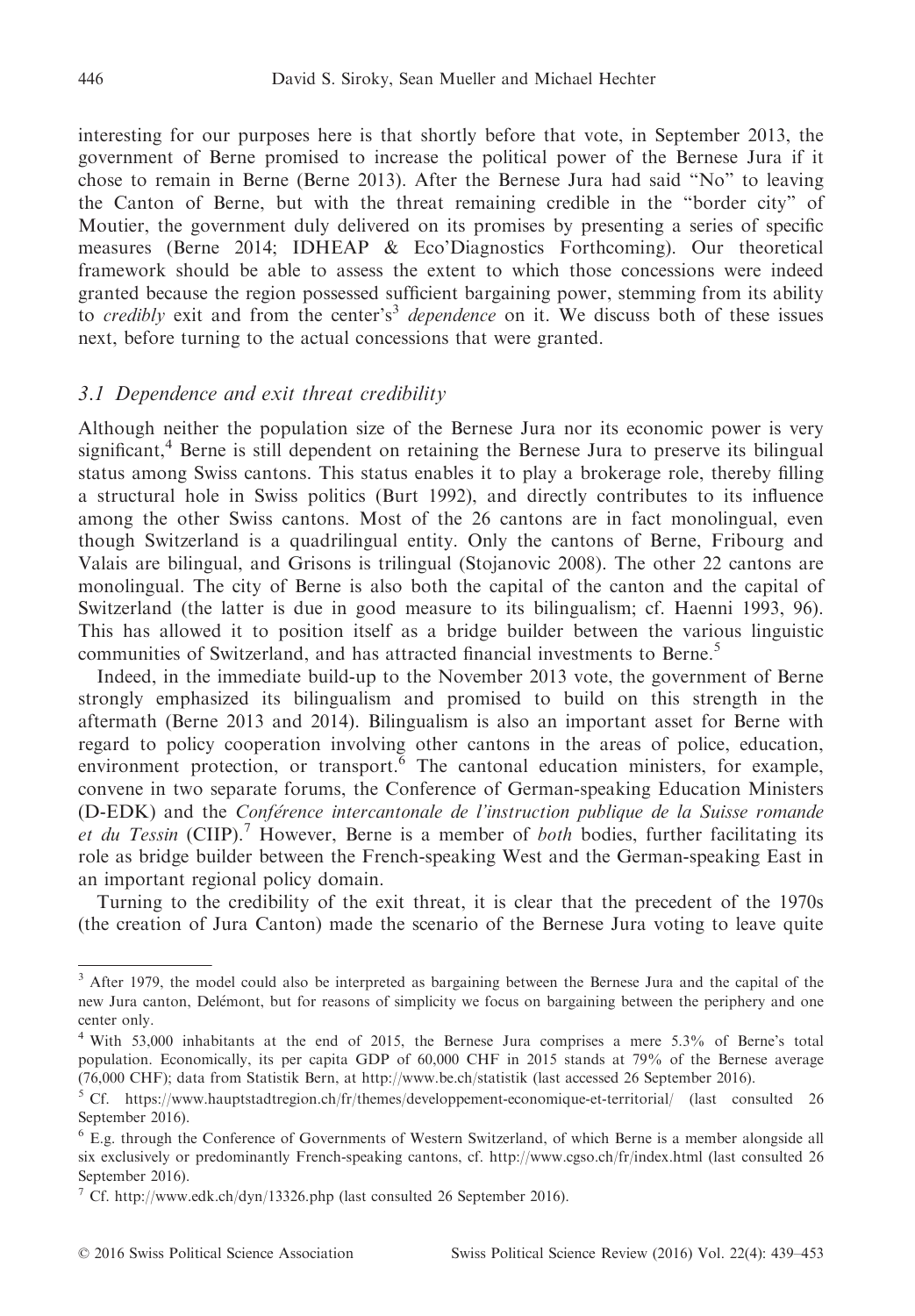

Figure 2: Share of the voters in favor of leaving Berne Canton

Source: Voting registry of Canton Berne. The percentages of valid votes in favor of leaving canton Berne are displayed for the overall region, by district, and separately for the city of Moutier.

realistic. Although the overall result had been clear in the 1970s, with 35% of today's Bernese Jura voting to leave Berne, the result was extremely tight in the city of Moutier, the region's capital, where  $49.94\%$  voted to exit in 1974 (Figure 2).<sup>8</sup> The particularly close race in Moutier has contributed to maintaining the credibility of the exit option – if not for all of Bernese Jura, then at least for key municipalities within it.

Moreover, a survey published on 29 October,<sup>9</sup> in the run-up to November 2013, reported that 60% in the Bernese Jura were against launching the merger process, 9% remained undecided and 3% gave no answer (Demoscope 2013, 3). However, a majority of 57% within Moutier city was reported to be in favor of leaving Berne (ibid.). Another poll published on 5 November<sup>10</sup> showed only 55% of voters in the Bernese Jura to be against launching the merger process with Jura canton, with 7% still undecided (MIS 2013, 10). At the same time, in Moutier city, 62% were now declared to be in favor of leaving Berne (ibid. 11-12). Hence, although the negative result of 1974/5 seemed likely to be reaffirmed, uncertainty about the outcome remained, and thus the credible of exiting persisted, which leads us to look at the concessions that the center offered in more detail.

## 3.2 Concessions

The linguistic distinctiveness of the periphery, the center's political dependence on it for its bilingual status, and the periphery's credible exit option have led to various concessions over time. These were granted or promised by Berne at five stages: prior to the departure of (Northern) Jura in 1974/5, shortly thereafter, between 1993 and 2004, before the 2013 vote, and most recently in February, 2015.

<sup>8</sup> However, in the all-decisive third round at the municipality level, in September 1975, "only" 46% voted to leave.

<sup>9</sup> Bieler Tagblatt, p. 1 and 9.

 $10$  In, amongst others, Le Quotidien Jurassien, pp. 1-3, Le Matin and Le Temps.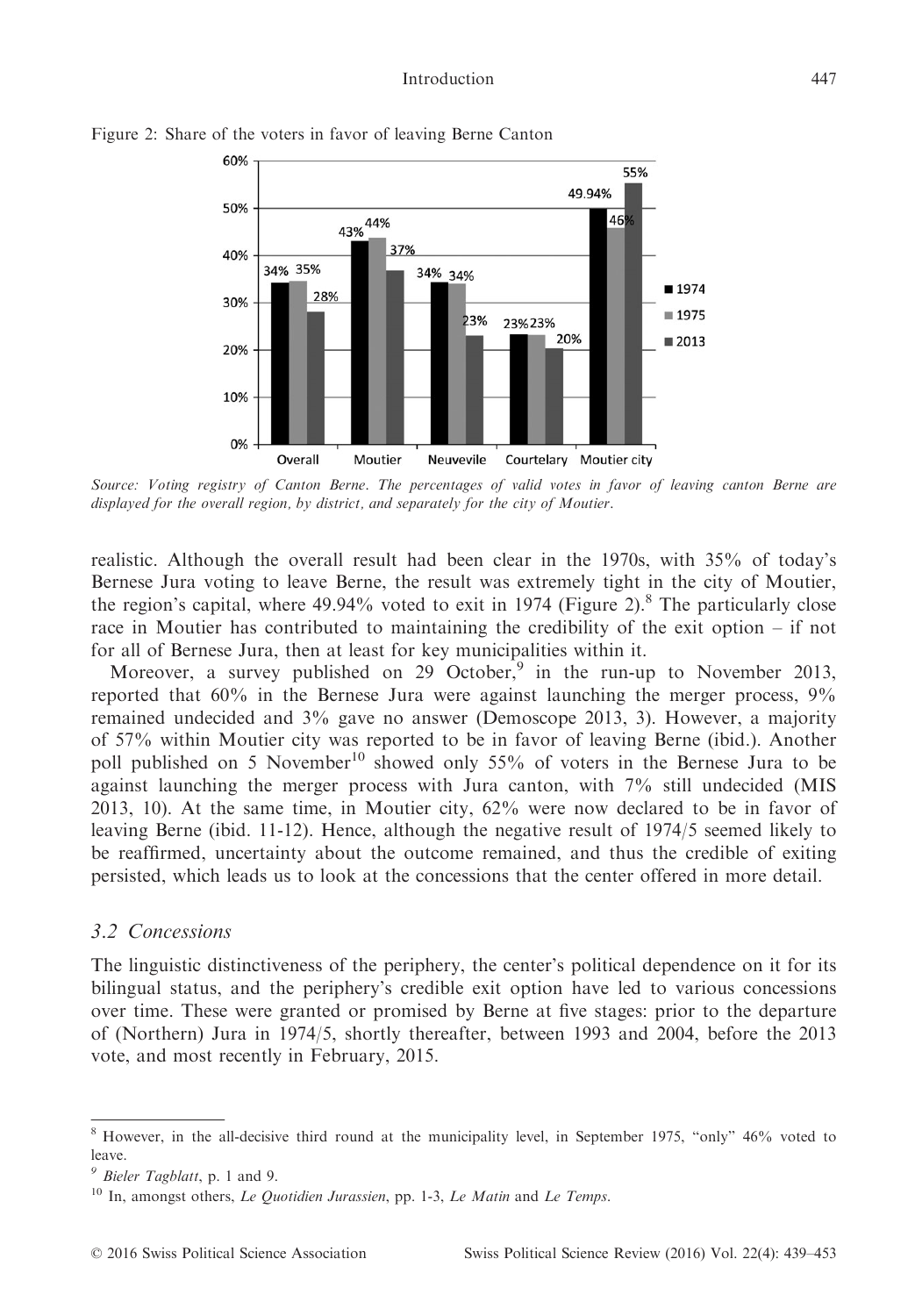- 1. Pre-1974/5. Concessions before the 1974/5 referenda include the recognition in the cantonal constitution of Berne of the peuple Jurassien (Arts. 1 and 2), the guarantee that the French-speaking minority had two of nine cantonal government ministers (Art. 33), and the formal equality of both French and German as cantonal state languages (Art. 17; all introduced in October 1950; cf. Pichard 2004).<sup>11</sup> When the exit threat was at its highest, the center offered the greatest concessions.
- 2. Post-1975. After the departure of the North into the new Jura canton, the remaining French-speaking community in Berne saw its privileges significantly curtailed. It now only had one instead of two guaranteed seats in the cantonal government,  $1^2$  the recognition of the peuple Jurassien was revoked from the cantonal constitution, and French was downgraded from second cantonal state language to one confined to Bernese Jura and the city of Biel only (Haenni 1993, 72). In exchange, the *Fédération* des communes du Jura Bernois (FJB) was created in 1977 to ensure both policy cooperation among the remaining municipalities in the Bernese Jura with regard to culture and language and to provide for a platform to discuss cantonal bills with regional implications (Weibel 1990, 155-6). But the FJB was a politically weak and inefficacious organ. Since the Bernese Jura had explicitly voted against leaving Berne, the credibility of its exit threat had all but vanished: if its population so clearly wanted to stay anyway, the government in Berne may have reasoned, why extend concessions?
- 3. 1993–2004. The status quo held until a report commissioned by the government of Berne on the status of the French-speaking Bernese found there was inadequate political and administrative representation, and attested to widespread feelings in the Bernese Jura of being "bullied by Jura, but neglected by Berne" (Haenni 1993, 62 and 66-69). The report recommended "progressive regional autonomy" as the best way to alleviate the malaise (Haenni 1993, 153). Thus a new Regional Council was installed in 1994 to increase the self-governing capacity of the Bernese Jura (Gilg 2011), replacing the FJB and re-uniting all the cantonal MPs from the Bernese Jura plus the regional prefects (representatives of the cantonal government). The new cantonal constitution of 1993 also re-introduced the bilingual status of French for the whole canton (Art. 6), granted the Bernese Jura 12 out of 160 seats in the cantonal parliament (Art. 73.3) and allowed for "a special position" to be accorded institutionally to the Bernese Jura (Art. 5 and Haenni 1993, 72).
- 4. 2004–2013: That special position was realized in 2004 through a new regional body, this time elected directly and separately from the cantonal MPs, and dubbed Conseil du Jura Bernois (CJB). The CJB – a regional parliament in all but name – was given decision-making power in culture and sports and vertical participatory and horizontal coordination rights. $13$  This renewed attention given to the Bernese Jura can be understood as a response to the re-emergence of the Bernese Jura's exit option to form one larger Jurassian canton (AIJ 2009, 29-30; cf. also Widmer 1993, 34-35). The 24 members of the CJB first assumed office in 2006 and, in the buildup to the 2013 vote,

<sup>&</sup>lt;sup>11</sup> The text of the cantonal constitution of 1893 and its various modifications can be found here: [http://](http://www.verfassungen.de/ch/Berne/verf93-i.htm) [www.verfassungen.de/ch/Berne/verf93-i.htm](http://www.verfassungen.de/ch/Berne/verf93-i.htm) (last accessed 20 August 2014).

<sup>&</sup>lt;sup>12</sup> The number of cabinet members was reduced to seven in September 1989, but the one Jura Bernese seat has remained guaranteed until today.

<sup>&</sup>lt;sup>13</sup> Cf. Loi le statut particulier du Jura Bernois et sur la minorité francophone du district bilingue de Bienne, of 13 September 2004, at<https://www.belex.sites.be.ch/frontend/versions/20?locale=fr> and [http://](http://www.conseildujurabernois.ch) [www.conseildujurabernois.ch](http://www.conseildujurabernois.ch) (both last consulted 26 September 2016).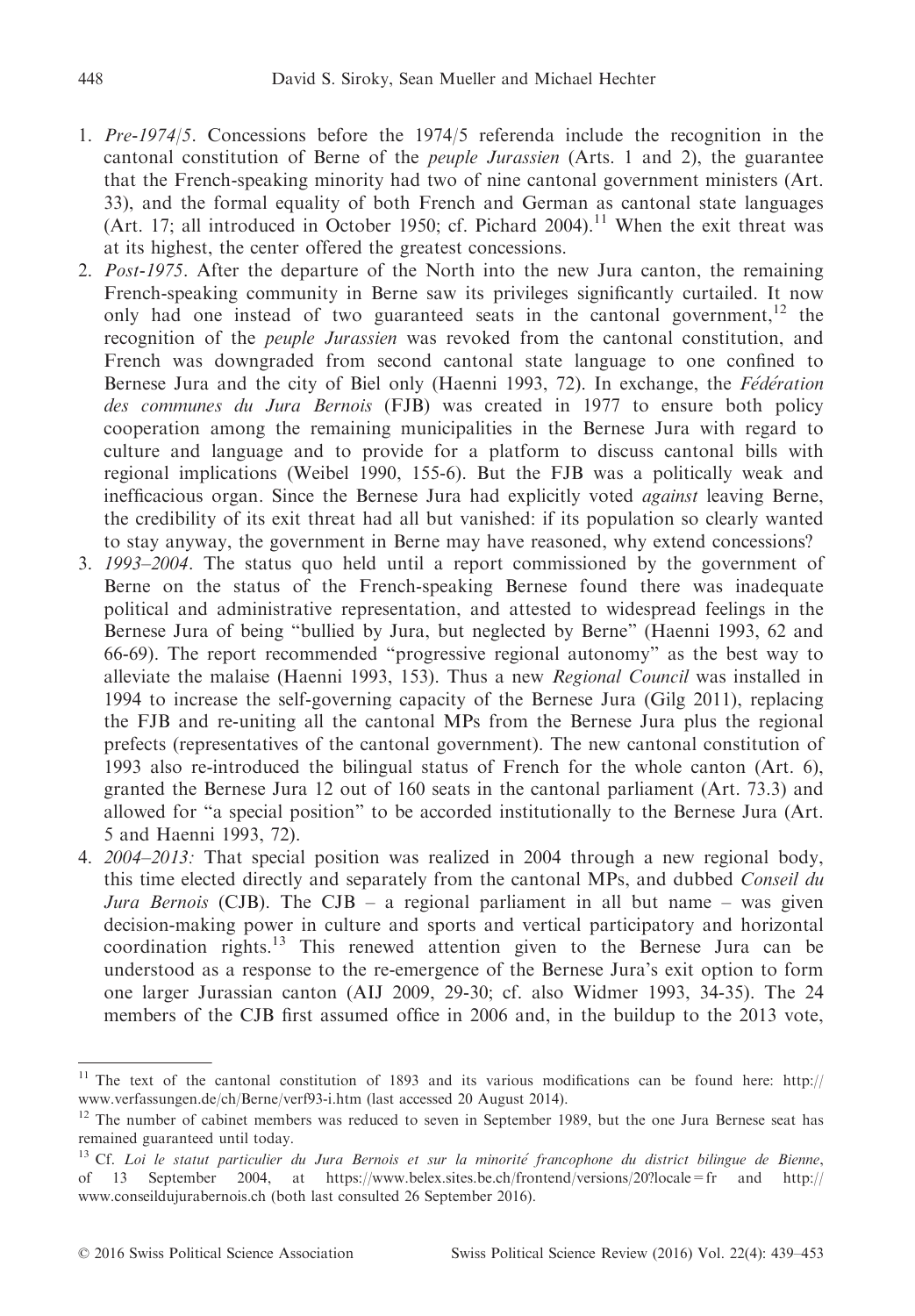## Introduction 449

further negotiations took place between representatives of the CJB and the Government of Berne to increase the autonomous decision-making powers of the CJB. While the CJB affirmed its support for remaining with Berne, it nevertheless demanded an upgrade to its regional power status (Berne 2014). With the referendum only months away, in September 2013, the government of Berne promised to deliver on several demands (Berne 2013).

5. Post-2013. After the Bernese Jura resoundingly rejected leaving the Berne canton, this time even more clearly than in 1974 (cf. Figure 2), one might have expected the center to renege on its promises, or even to revoke some of its earlier concessions. Yet, despite the aggregate numbers, the credibility of exit was maintained because Moutier city had voted, for the first time ever, in favor of leaving – and this time, any single municipality was allowed to vote anew on whether it wanted to leave Berne canton or not. Thus, in February 2015, the Bernese government organized a large press conference and presented its 90-page report on how to further "develop the particular status of the Bernese Jura and cantonal bilingualism" (Berne 2014, Le Matin of 20 February 2015). Its main proposal was to strengthen the rights of the CJB, namely through a veto on legislation with regional impact and more spending discretion on cultural subsidies.

In sum, the most far-reaching concessions were offered between 1950 and 1970, when the cantonal constitution was reformed and the basis for the 1974 referendum was established. But some of these concessions were revoked after 1975, when the exit option for the remaining Bernese Jura had all but vanished. Before 2013, the credibility of the Bernese Jura leaving was lower than previously, but persisted due to the historical precedent of the North having left and successfully created its own canton. Even if, eventually, the loyalist vote in the Bernese Jura in 2013 further reduced the credibility of Bernese Jura's exit, the victory in the city of Moutier – the regional capital – sustained a credible exit option for a select group of municipalities. This explains why Berne still promised concessions before the 2013 vote and delivered on them in February 2015. The final vote in Moutier on joining Jura or staying with Berne is set for 18 June 2017 (IDHEAP & Eco'Diagnostics 2016; Rütsche 2016). To the extent that the vote in 2013 in Moutier predicts the vote in 2015, then the model would lead us to expect that Berne should offer sufficient concessions to Moutier to keep it from exiting, if and only if Berne is dependent on Moutier. Since arguably Berne's bilingual status would be preserved if only Moutier left to join the Canton of Jura, the exit threat is insufficiently credible to generate concessions of any significance. As a result, the model predicts few if any concessions to Moutier, regardless of whether it votes to remain in Berne.

# 4. Discussion and Conclusion

Our brief discussion of the Bernese Jura as a linguistically distinctive region shows that peripheries are only able to extract political concessions when the center is dependent on them and they have a credible exit option. Similarly, when the last opinion polls prior to the September 2014 referendum on the secession of Scotland from the UK indicated that the vote was too close to call – suddenly making Scotland's exit very credible – all three major British political parties "vowed" to offer substantially greater powers to Scotland if it remained within the Union.

The difference between these two examples is of course that Scotland was voting on outright independence, whereas the Bernese Jura was voting on a "mere" change of canton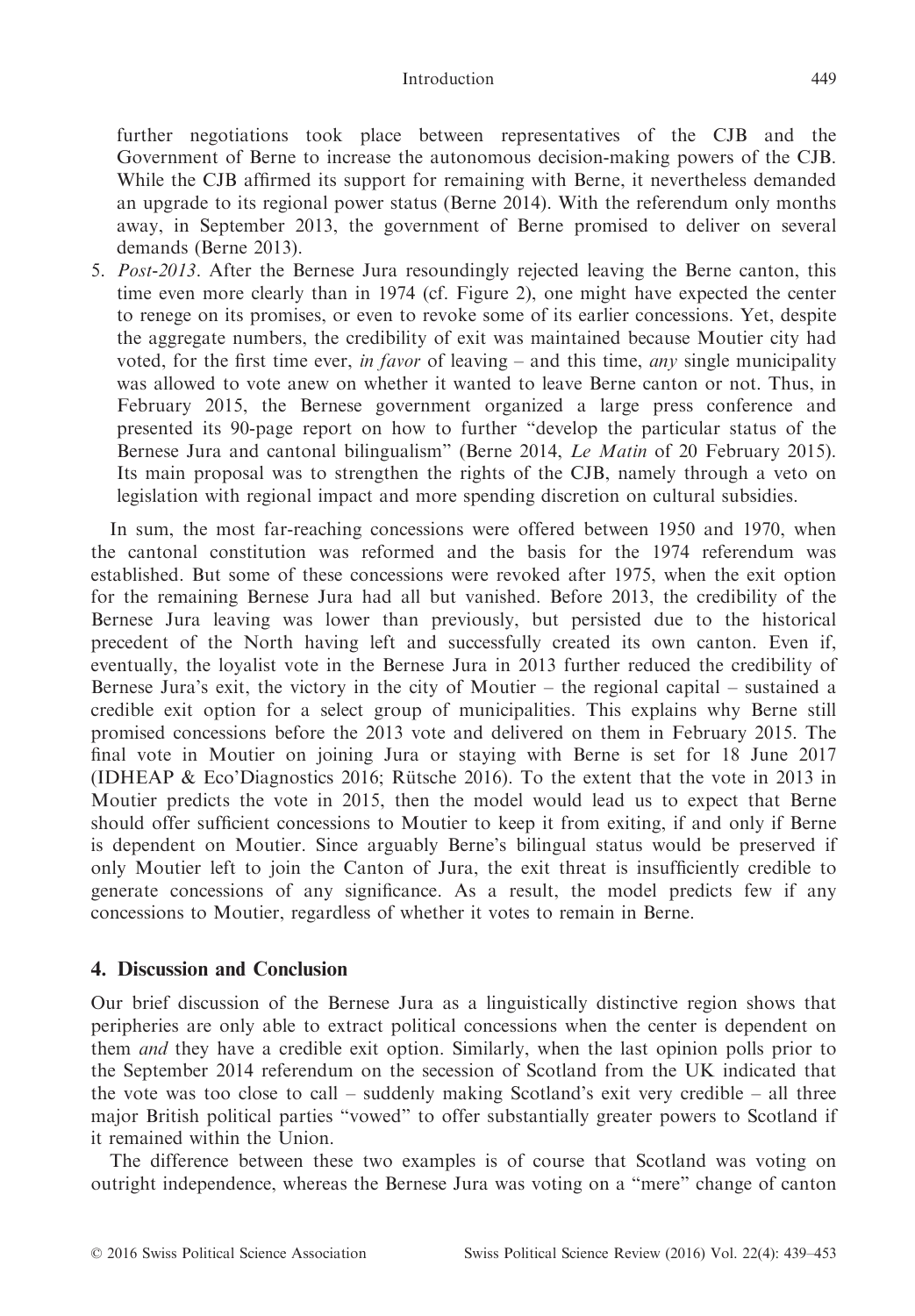within the Swiss federation. However, the border between "external" and "internal" secession is arguably less clear-cut that one might suppose, given that even Scotland had the intention of keeping the Pound Sterling, the Queen and the UK army, and rejoining the European Union, whereas in Switzerland cantons autonomously decide on a whole range of issues, from law and order to education and welfare provisions. More generally, the issue is about increased self-rule (recognition, autonomy and resources) and/or shared rule (access to higher levels of decision-making and veto-rights). A key result of this bargaining game thus seems to be that a center that attends to the demands of a periphery by granting concessions can gain legitimacy over time (Ferwerda and Miller 2014; Hechter 2013; Lawrence 2013). In this way, the center's concessions help mitigate the demand for peripheral separatism (Anderson 2014; Hechter 2000), just as retracting concessions can exacerbate the demand (Siroky and Cuffe 2015).

To conclude, we have presented a model of vertical center-periphery bargaining and argued that the center grants concessions only when the periphery has a credible exit threat and the center is somehow dependent on that periphery (cf. Ker-Lindsay 2014). All the contributions to this special issue flesh out this basic model. They do so by either assessing its external validity against other empirical cases and unpacking the nature of dependence and credible exit threats (Czechoslovakia: Basta & Bustikova 2016; India: Swenden 2016: Bosnia-Hercegovina: Zdeb 2016); specifying one or several of its causal mechanisms, namely the legitimacy of native vs. alien rule (Horne et al. 2016), the framing of territorial issues by political parties in Turkey (Röth et al. 2016) and economic voting in the German Länder (Thorlakson 2016); extending it to non-territorial forms of autonomy (in the US: Kincaid 2016); and contextualizing its institutional properties in a wider set of cases (Anderson and Costa 2016). Taken together, this special issue on centerperiphery bargaining in the age of democracy thus contributes to the literatures on nationalism, democracy and federalism and helps to reveal the conditions for, and form of, successful territorial power-sharing more broadly.

## Works cited

- AIJ Assemblée Interjurassienne. 2009. Studie über die institutionelle Zukunft der interjurassischen Region Schlussbericht der Interjurassischen Versammlung. April, at [www.aij.ch/documents/](http://www.aij.ch/documents/showFile.asp?ID=2233) showFile.asp?ID = 2233 (downloaded 1 August 2014).
- Anderson, Liam and Carlos Costa. 2016. Survival of the Fittest: Explaining the Success of Ethnic Autonomy Arrangements. Swiss Political Science Review 22(4): 516–544.
- Anderson, Liam (2014). Ethnofederalism: The Worst Form of Institutional Arrangement..? International Security 39(1): 165–204.
- APS Annee Politique Suisse [Swiss Political Yearbook]. Various years. At [http://](http://www.anneepolitique.ch/de/index.php) [www.anneepolitique.ch/de/index.php](http://www.anneepolitique.ch/de/index.php) (last accessed November 2015).

Axelrod, Robert (1984). The Evolution of Cooperation. New York: Basic Books.

- Ayoade, John A.A. (1973). Secession Threat as a Redressive Mechanism in Nigerian Federalism. Publius 3(1): 57–74.
- Bassand, Michel (1975). The Jura Problem. Journal of Peace Research 12(2): 139–150.
- Basta, Karlo and Lenka Bustikova. 2016. Concession and Secession: Constitutional Bargaining Failure in Post-Communist Czechoslovakia. Swiss Political Science Review 22(4): 470–490.
- Beer, Samuel H. (1978). Federalism, Nationalism, and Democracy in America. American Political Science Review 72(1): 9–21.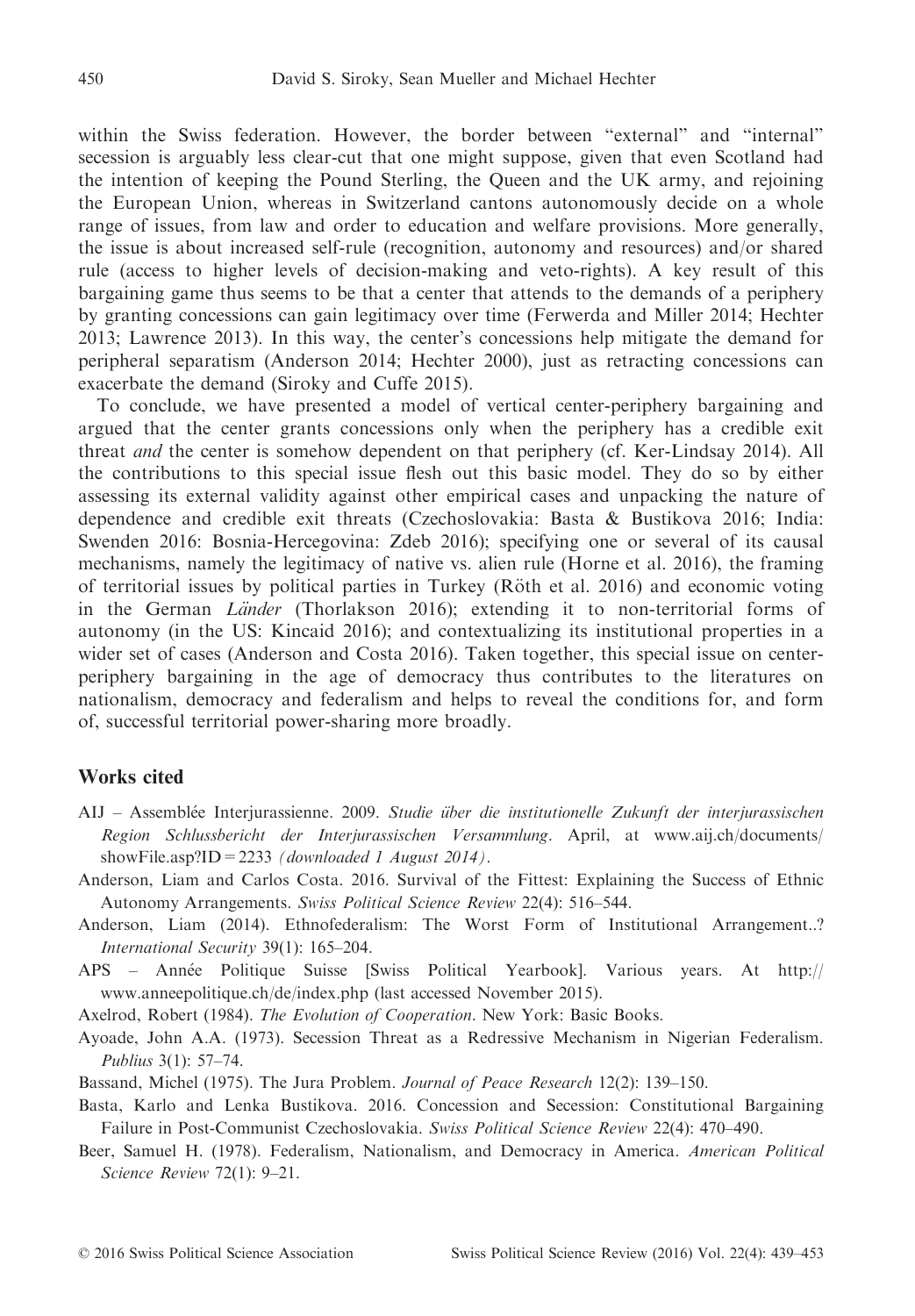#### Introduction 451

- Government of Berne. 2013. Rapport intermédiaire du groupe de travail Statu quo + à l'attention de la Délégation du Conseil-exécutif pour les affaires jurassiennes. Available at [http://www.rr.be.ch/rr/fr/](http://www.rr.be.ch/rr/fr/index/dossiers/dossiers/berner_jura.html) [index/dossiers/dossiers/berner\\_jura.html](http://www.rr.be.ch/rr/fr/index/dossiers/dossiers/berner_jura.html) (last accessed November 2015).
- -2014. Developpement du statut particulier du Jura bernois et du bilinguisme cantonal: Projet Statu quo+. Rapport final de la Chancellerie d'Etat à l'attention du Conseil-exécutif. Available at [http://](http://www.rr.be.ch/rr/fr/index/dossiers/dossiers/berner_jura.html) [www.rr.be.ch/rr/fr/index/dossiers/dossiers/berner\\_jura.html](http://www.rr.be.ch/rr/fr/index/dossiers/dossiers/berner_jura.html) (last accessed November 2015).
- Bilaniuk, Laada. 2006. Contested Tongues: Language Politics and Cultural Correction in Ukraine. Cornell University Press.
- Biorcio, Roberto. 2016. The Northern League. In Regionalist Parties in Western Europe: Dimensions of Success, ed. Oscar Mazzoleni and Sean Mueller. London & New York: Routledge (135–151).
- Brancati, Dawn (2004). Can Federalism Stabilize Iraq? The Washington Quarterly 27(2): 5–21.
- Burt, Ronald. 1992. Structural holes: the social structure of competition. Harvard University Press.
- Bustikova, Lenka (2015). Voting, Identity and Security Threats in Ukraine: Who Supports the Ukrainian "Svoboda" Party? Communist and Post-Communist Studies 48(2–3): 239–56.
- Carpenter, Ted G. 2013. The Kurdish Issue Returns to Prominence. Cato Institute, [http://](http://www.cato.org/publications/commentary/kurdish-issue-returns-prominence) [www.cato.org/publications/commentary/kurdish-issue-returns-prominence.](http://www.cato.org/publications/commentary/kurdish-issue-returns-prominence)
- Cederman, Lars-Erik, Kristian Skrede Gleditsch and Halvard Buhaug (2013). Inequality, Grievances, and Civil War. Cambridge: Cambridge University Press.
- Chandra, Kanchan (ed.) (2012). Constructivist Theories of Ethnic Politics. Oxford: Oxford University Press.
- Christopher, Anthony J. (2011). Secession and South Sudan: an African precedent for the future? South African Geographical Journal 93(2): 125–32.
- Clark, William, Matt Golder and Sona Golder (2013). Principles of Comparative Politics, 2nd edn. Sage: CQ Press.
- Christopher, Anthony J. (2011). Secession and South Sudan: an African precedent for the future?<br>
South African Geographical Journal 93(2): 125–32.<br>
Clark, William, Matt Golder and Sona Golder (2013). Principles of Comparat Political Science.
- Coppieters, Bruno. (2004). The Georgian-Abkhaz Conflict. Journal on Ethnopolitics and Minority Issues in Europe 1/2004, online at [http://www.ecmi.de/fileadmin/downloads/publications/JEMIE/](http://www.ecmi.de/fileadmin/downloads/publications/JEMIE/2004/1-2004Chapter5.pdf) [2004/1-2004Chapter5.pdf](http://www.ecmi.de/fileadmin/downloads/publications/JEMIE/2004/1-2004Chapter5.pdf).
- Cunningham, Kathleen G. (2013). Inside the Politics of Self-Determination. Oxford: Oxford University Press.
- Demoscope Research & Marketing. 2013. Zusammenschluss Kanton Jura und bernjurassische Gemeinden. Published 17 October 2013.
- Ferwerda, J. and N.L. Miller (2014). Political Devolution and Resistance to Foreign Rule: A Natural Experiment. American Political Science Review 108(3): 642–660.
- Gelbach, Scott (2006). A Formal Model of Exit and Voice. Rationality and Society 18(4): 395–418.
- Gilg, Peter. 2011. Berner Jura. In: *Historical Lexicon of Switzerland*, at [http://www.hls-dhs-dss.ch/](http://www.hls-dhs-dss.ch/textes/d/D8577.php) [textes/d/D8577.php](http://www.hls-dhs-dss.ch/textes/d/D8577.php) (last accessed 20 August 2014).
- Gillespie, Richard and Caroline Gray (eds.). 2015. Contesting Spain? The Dynamics of Nationalist Movements in Catalonia and the Basque Country. Special Issue of Nationalism and Ethnic Politics  $21(1)$ .
- Gillespie, Richard (2015). Between Accommodation and Contestation: The Political Evolution of Basque and Catalan Nationalism. Nationalism and Ethnic Politics 21(1): 3–23.
- Gorgas, Jordi Tejel (2009). Les territoires de marge de la Syrie mandataire: le mouvement autonomiste de la Haute Jazîra, paradoxes et ambiguïtés d'une intégration "nationale" inachevée (1936-1939). Revue des Mondes Musulmans et de la Méditerranée 126: 205–22.
- Griffiths, Ryan D., Pablo Guillen Alvarez and Ferran Martinez i Coma. 2015. Between the sword and the wall: Spain's limited options for Catalan secessionism. Nations and Nationalism 21(1), 43–61.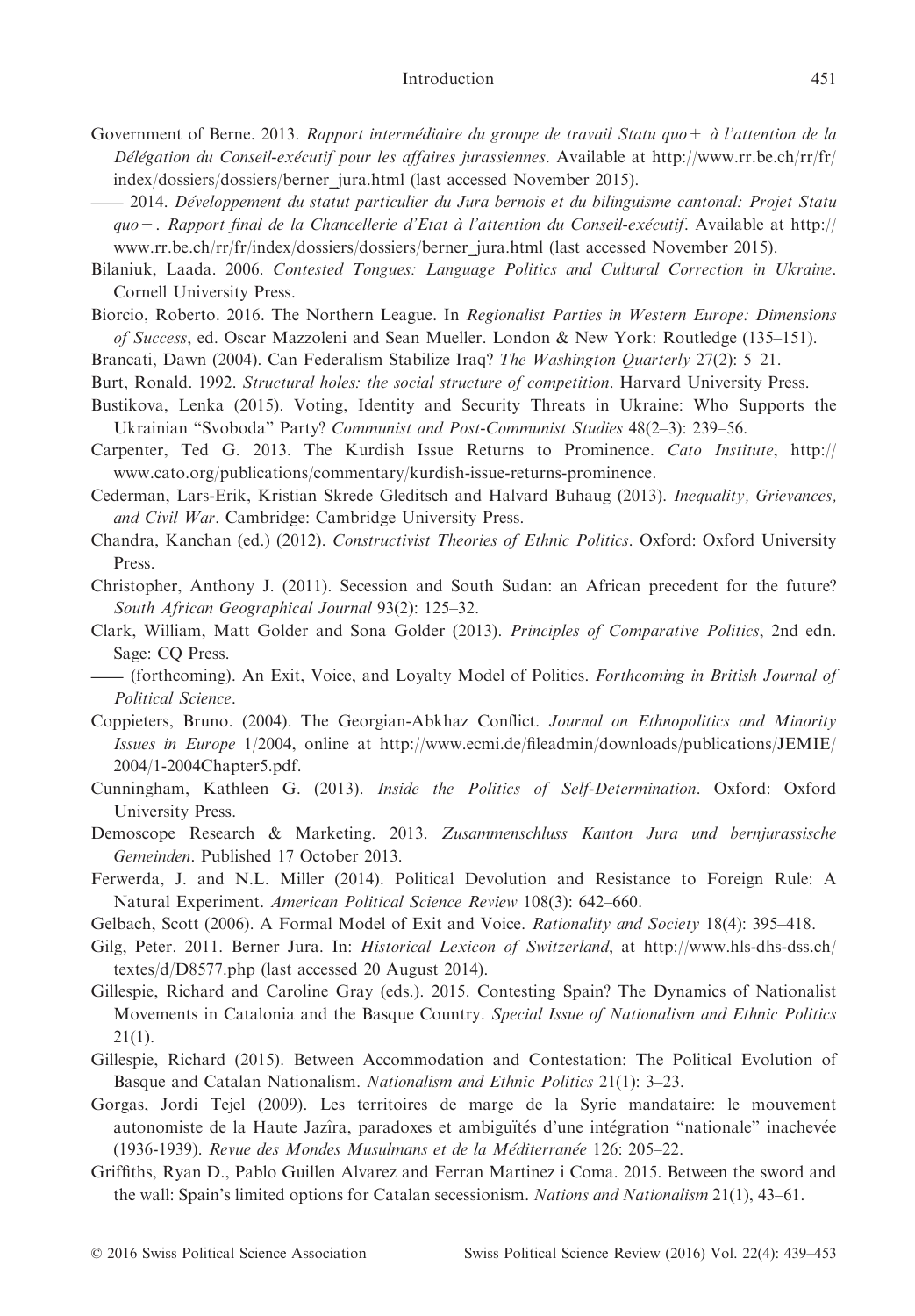- Haenni, Dominique. 1993. Die Romands im Kanton Berne. Bericht zuhanden des Regierungsrates des Kantons Berne. Carouge, 8 March.
- Harris, G.S. (1977). Ethnic Conflict and the Kurds. Annals of the American Academy of Political and Social Science 433(1): 118–20. Kantons Berne. Carouge, 8 March.<br>
Harris, G.S. (1977). Ethnic Conflict and the Kurds. Annals of the Ame<br>
Social Science 433(1): 118–20.<br>
Hechter, Michael (1987). Principles of Group Solidarity. Berkeley: Univ<br>
— (2000). Co Harris, G.S. (1977). Ethnic Conflict and the Kurds. Annals of th<br>
Social Science 433(1): 118–20.<br>
Hechter, Michael (1987). Principles of Group Solidarity. Berkeley<br>
— (2000). Containing Nationalism. Oxford: Oxford Universi
- Hechter, Michael (1987). Principles of Group Solidarity. Berkeley: University of California Press.
- 
- 
- Hirschman, Albert O. (1970). Exit, Voice and Loyalty. Cambridge, MA: Harvard University Press.
- Horne, Christine, Pazit Ben-Nun Bloom, Kyle Irwin, Dan Miodownik and Michael Hechter. 2016. The Legitimacy of Alien Rulers. Swiss Political Science Review 22(4): 454–469.
- IDHEAP and Eco'Diagnostic. 2016. Appartenance cantonale de la commune de Moutier. Rapport d'expertise à l'attention du canton de Berne, du canton du Jura et de la ville de Moutier. Institut de hautes études en administration publique, Université de Lausanne, and Eco'Diagnostic, Geneva. At [http://www.rr.be.ch/rr/fr/index/dossiers/dossiers/berner\\_jura.assetref/dam/documents/portal/](http://www.rr.be.ch/rr/fr/index/dossiers/dossiers/berner_jura.assetref/dam/documents/portal/Medienmitteilungen/de/2016/09/2016-09-14-moutier-rapport-idheap-eco-fr.pdf) [Medienmitteilungen/de/2016/09/2016-09-14-moutier-rapport-idheap-eco-fr.pdf](http://www.rr.be.ch/rr/fr/index/dossiers/dossiers/berner_jura.assetref/dam/documents/portal/Medienmitteilungen/de/2016/09/2016-09-14-moutier-rapport-idheap-eco-fr.pdf) [26 September 2016].

Jenkins, John R.G. (1986). Jura Separatism in Switzerland. Oxford: Oxford University Press.

- Ker-Lindsay, James (2014). Understanding state responses to secession. Peacebuilding 2(1): 28–44.
- Kincaid, John. 2016. Territorial Neutrality and Cultural Pluralism in American Federalism: Is the United States the Archenemy of Peripheral Nationalism? Swiss Political Science Review 22(4): 565–584.
- Lawrence, Adria. 2013. Imperial Rule and the Politics of Nationalism: Anti-Colonial Protest in the French Empire. Cambridge University Press.
- Lecours, Andre and Erika Arban (2015). Why Federalism Does Not Always Take Shape: the Cases of Italy and Nepal. Regional & Federal Studies 25(2): 183–201.
- Linder, Wolf (2010). Swiss Democracy: Possible Solutions to Conflict in Multicultural Societies, 3rd edn. Houndmills, Basingstoke: Palgrave Macmillan.
- Madut Jok, Jok. 2013. Sudan: Race, Religion, and Violence. London: Oneworld.
- M.I.S. Trend. 2013. Etude aupres des citoyens du Jura et Jura bernois concernant la votation du 24 novembre 2013 sur l'avenir institutionnel de la région, Réalisée pour la RTS, le Quotidien Jurassien et le Journal du Jura. October.
- Mueller, Sean (2013). Conflicting Cantonalisms. L'Europe en Formation 369: 86–102.
- Ohwofasa Akpeninor, James. 2013. Merger Politics of Nigeria and Surge of Sectarian Violence. AuthorHouse UK.
- Petersohn, Bettina, Nathalie Behnke and Eva Maria Rhode. 2015. Negotiating territorial change in multinational states: Party preferences, negotiating power and the role of the negotiation mode. Publius: The Journal of Federalism, doi[:10.1093/publius/pjv016.](http://dx.doi.org/10.1093/publius/pjv016)
- Pichard, Alain (2004). La question jurassienne: Avant et après la naissance du 23e canton Suisse. Lausanne: Presses polytechniques et universitaires romandes.
- Powell, Robert. 1999. In the Shadow of Power: States and Strategies in International Politics. Princeton.
- Riker, William H. (1964). Federalism: Origin, Operation, Significance. Boston: Little Brown.
- Riker, William H. 1975. Federalism. In: Handbook of Political Science, ed. Greenstein F. I. and N. Polsby, 93–172. Reading MA: Addison-Wesiey.
- Roeder, Philip 2007. Where nation-states come from: Institutional change in the age of nationalism. Princeton University Press.
- Röth, Leonce, André Kaiser, Cagan Varol and Ugur Sadioglu. 2016. Centre-Periphery Conflict and Ideological Distance in Turkey. Swiss Political Science Review 22(4): 585–607.
- Rütsche, Bernhard. 2016. Avis de droit sur l'avenir du site de Moutier de l'Hôpital du Jura bernois SA (HJB SA). Lucerne: 1 July 2016. At [https://www.rr.be.ch/rr/de/index/dossiers/dossiers/berner\\_jura.assetref/](https://www.rr.be.ch/rr/de/index/dossiers/dossiers/berner_jura.assetref/dam/documents/portal/Medienmitteilungen/de/2016/09/2016-09-14-moutier-gutachten-hjb-de.pdf) [dam/documents/portal/Medienmitteilungen/de/2016/09/2016-09-14-moutier-gutachten-hjb-de.pdf](https://www.rr.be.ch/rr/de/index/dossiers/dossiers/berner_jura.assetref/dam/documents/portal/Medienmitteilungen/de/2016/09/2016-09-14-moutier-gutachten-hjb-de.pdf)